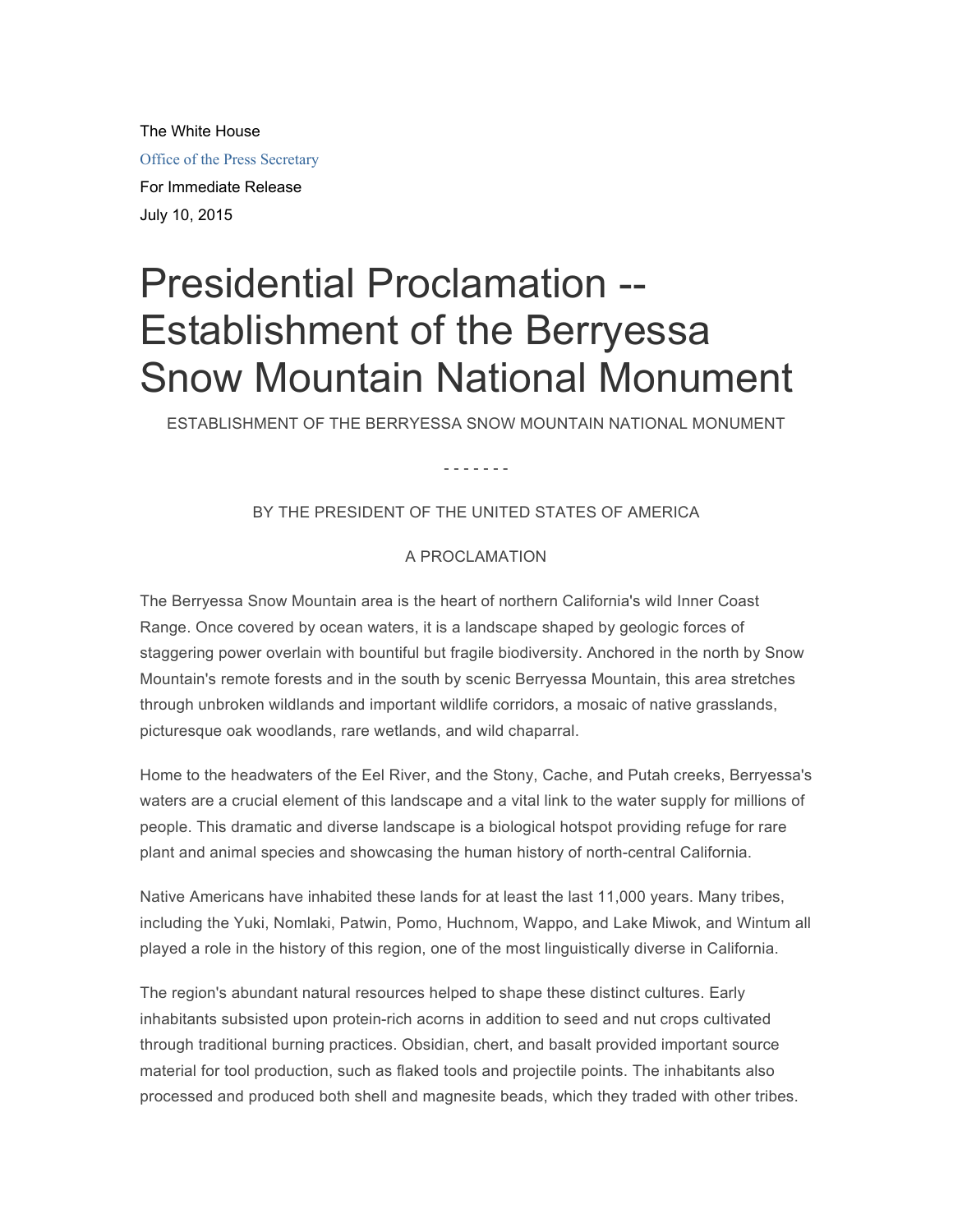Dense with cultural resources, the Berryessa Snow Mountain area contains a range of ancient settlements from mineral collection sites, and seasonal hunting and gathering camps in the high country, to major villages with subterranean, earth-covered round buildings in the lowlands. In addition to trade routes winding through the hills and mountains, the area is rich with sites that tell the story of early Native peoples: chert quarries where stone was gathered to make tools, task sites where tools were re-sharpened during hunting excursions, food sites where acorn and seeds were ground on large grindstones, and areas with pitted boulder petroglyphs where individuals illustrated their life experiences. The Cache Creek Archeological District, designated on the National Register of Historic Places, illustrates the area's archeological importance.

In the early 19th century, both Spanish and Mexican expeditions explored the region, as did fur trappers for the Hudson Bay Company. These explorers and trappers were often just brief visitors to this landscape, but their explorations and documentation opened the region to further European-American settlement by providing information about conditions, resources, and geography. This later settlement began during the 1840s gold rush. Farming in the region was limited due to the difficult terrain and soils, while cattle and sheep ranching were much more profitable.

From the mid to late 1800s, many small sawmills operated within the forests of the area. The restored 1860s-era Nye homestead cabin, the historic Prather Mill, and remnants of associated railroad logging operations are tangible reminders of these historic uses. Around the turn of the 20th century, the mineral-laden waters and hot springs of the area attracted visitors to resorts and spas advertising their therapeutic benefits. Remains of the foundations of the mineral spring resorts at Bartlett Springs can be spotted by observant visitors today.

Native populations were displaced by the European-American settlement and development of the region in the early to mid-1800s. Many traditional hunting and gathering grounds were converted to grazing and logging and new diseases brought into the area spread to the Native people, greatly impacting the local Native populations and pushing them off of their homelands. Nevertheless, the region's landscape and resources retain deep cultural significance for modern Native communities, including roughly two dozen federally recognized tribes.

The Berryessa Snow Mountain area tells a dynamic geologic story. A relic of ancient times, scientists theorize that Snow Mountain formed as an underwater mountain during the Jurassic Period, 145-199 million years ago. Much of the region is prone to landslides due to weak and pervasively fractured rock, resulting in a diverse topography, including sag ponds and springs, with important values for wildlife and plants. The seismically active Bartlett Springs fault zone has remarkable features including hot springs and geologic outliers with marine invertebrate fossils dating to the Cretaceous Period and Cenozoic Era. The area has two important tension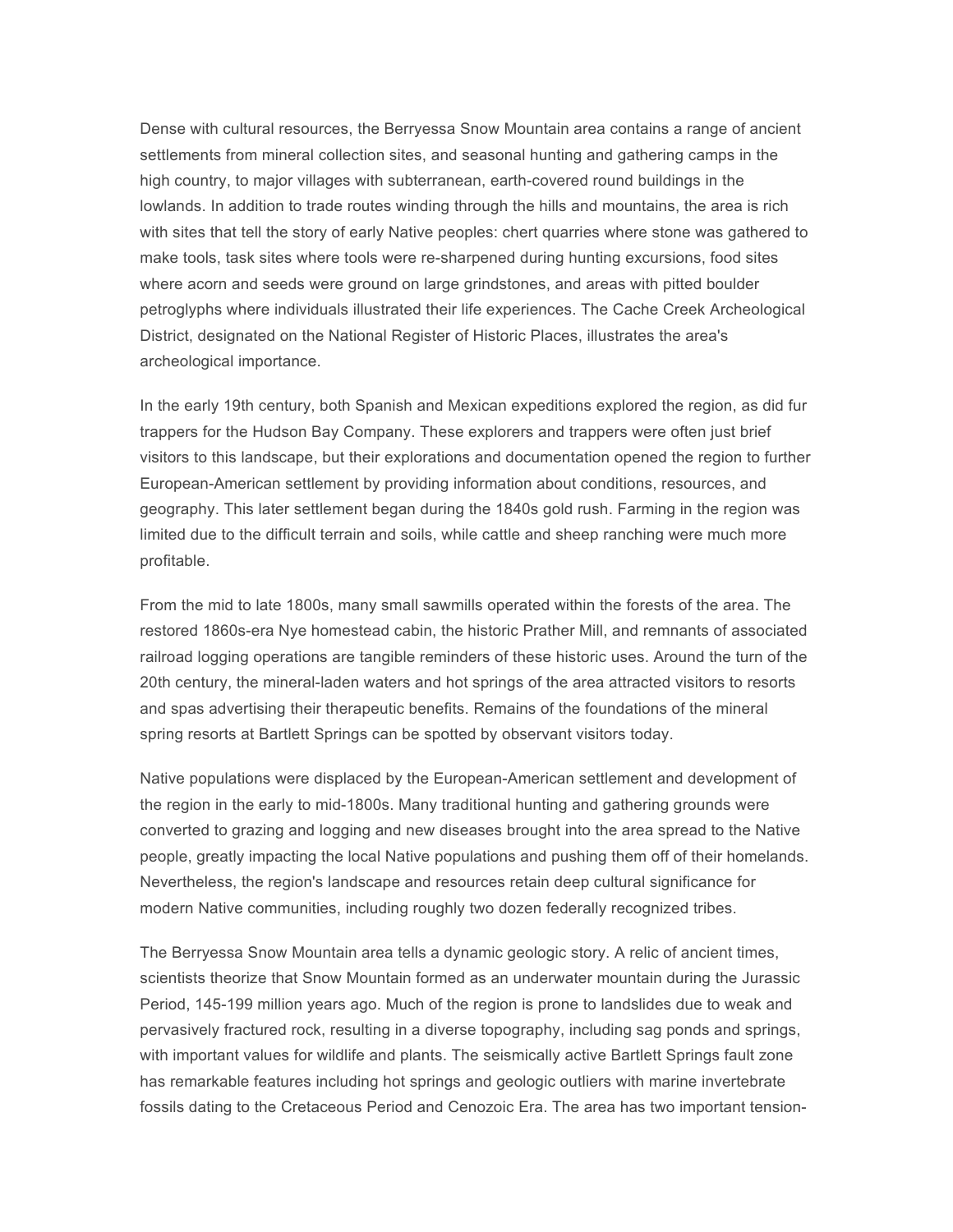crack caves, likely also created by landslides. These are classified as significant under the Federal Cave Resources Protection Act of 1988 and provide habitat for the Townsend's bigeared bat.

Rising from near sea-level in the south to over 7,000 feet in the mountainous north, and stretching across 100 miles and dozens of ecosystems, the area's species richness is among the highest in California. This internationally recognized biodiversity hotspot is located at the juncture between California's Klamath, North Coast, and Sacramento Vallejo ecoregions and provides vital habitat and migration corridors for diverse wildlife, including several endemic plant and animal species.

The Berryessa Snow Mountain area is notable for its significant concentration of serpentine soils arising from frequent seismic activity and influence from ancient oceans. Serpentine, California's State rock, is formed from the clashing, subduction, and rising of massive geologic forces, and can be found in significant quantity in the area. These soils lack the nutrients most plants need and often contain heavy metals toxic to many plants, resulting in plants that are unique and endemic to this region. Serpentine outcrops in the area have been the subject of a great deal of botanical, ecological, and evolutionary research, and hold promise for future scientific explorations. Many serpentine plants are listed as rare, sensitive, or threatened under Federal or State law. Examples are: the endemic bent-flowered fiddleneck and brittlescale, the Brewer's jewelflower, Purdy's fringed onion, musk brush, serpentine sunflower, bare monkeyflower, Indian Valley brodiaea, Red Mountain catchfly, and Snow Mountain buckwheat, along with numerous other herbs such as the Lake County stonecrop, coastal bluff morning glory, Cobb Mountain lupine, Contra Costa goldfields, and Napa western flax. There are also plant species that are near-endemics and almost entirely restricted to serpentine soils, such as MacNab cypress, leather oak, swamp larkspur, and Purdy's fritillary.

The Berryessa Snow Mountain area is replete with wild and unique landscapes and climatic micro-regions. These include Cedar Roughs, an important refuge for black bear and a 3,000 acre stand of endemic Sargent's cypress trees. Cache Creek, a California Wild and Scenic River, provides an exceptional, intact riparian habitat and one of the largest wintering populations of bald eagles in the State. Remnants of the grassland prairies that once covered much of interior California still exist at Upper Cache Creek, where there are stands of native grasses with creeping wild rye and meadow barley, and some smaller relict patches of upland bunchgrass.

The 6,000-foot Goat Mountain is home to highly unusual plant assemblages that have created one of the most diverse butterfly regions in California. The Hale Ridge Research Natural Area hosts an important stand of knobcone pine. The ecological sky island of the 7,000-foot Snow Mountain serves as important habitat to a number of key plant and animal species.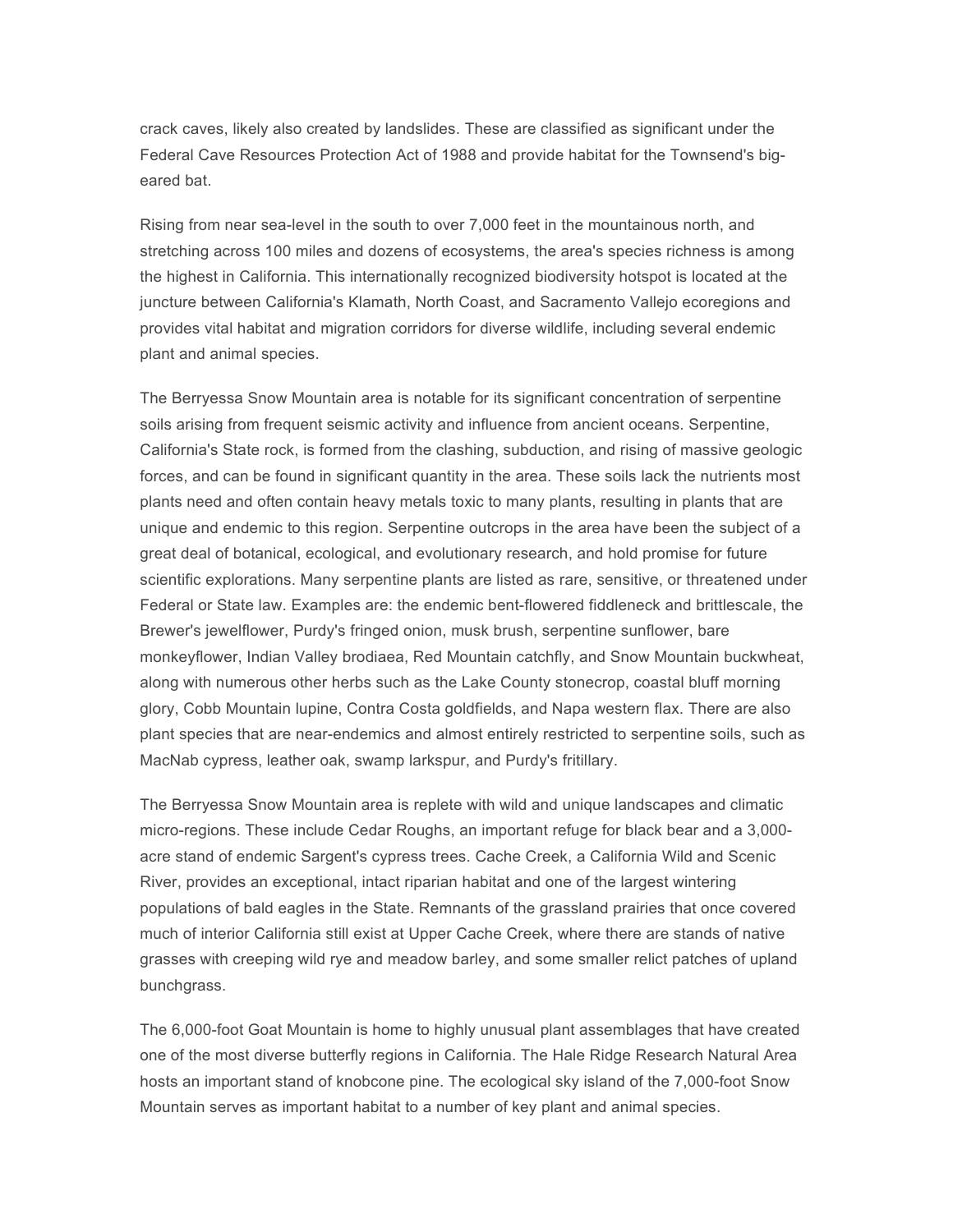The headwaters of the Bear Creek Watershed are a particularly excellent example of the area's serpentinite-based endemism and biodiversity with over 450 plant species, including a magnificent array of wildflowers, along with cypress, manzanita, and willow. Nearly half of California's 108 species of dragonfly and damselfly are found here, as well as 16 reptiles and amphibians, 6 rare insects, and 80 species of butterflies. This area has been an important focus of scientific studies on climate change, including studies of range shifts and isolated populations of species during Pleistocene changes in climate, and on post-fire succession.

The Berryessa Snow Mountain area's wide variety of elevations, many streams, ponds, and rivers as well as diverse plant communities provide excellent habitat for fish, wildlife, and amphibians. The streams and creeks in the Berryessa Snow Mountain area have served as centers for scientific research on hydrology and riparian ecosystems for decades. The riparian habitat linking the Sacramento River, Putah Creek, and Cache Creek provides a home for native birds such as the spotted sandpiper and the rare tricolored blackbird.

Waterways in the area harbor several native fish, including Pacific lamprey, western brook lamprey, rainbow trout, California roach, Sacramento pikeminnow, speckled dace, hardhead minnow, Clear Lake hitch, Sacramento sucker, and prickly and riffle sculpins. The area also provides historic habitat for coastal chinook salmon, Northern California steelhead, and California Central Valley steelhead.

Ponds and seeps throughout the area provide rare aquatic habitat for important plants like eelgrass pondweed, few-flowered navarretia, marsh checkerbloom, and Boggs Lake hedgehyssop. This aquatic habitat is also home to amphibious species like the foothill yellow-legged frog, California red-legged frog, California newt, Pacific tree frog, western toad, and the northwestern pond turtle.

Numerous reptiles live in the Berryessa Snow Mountain area, including the St. Helena mountain king snake, western fence lizard, western skink, western whiptail, alligator lizard, gopher snake, common king snake, rubber boa, common garter snake, western terrestrial garter snake, western aquatic garter snake, and the northern Pacific rattlesnake.

Many large and small mammals co-exist in this diverse landscape, such as Tule elk, bobcats, mountain lions, black bears, mule deer, beaver, river otter, Pacific fishers, American badgers, Humboldt martens, and the San Joaquin pocket mouse. Most of the animal species in the area have special State or Federal status as sensitive, at-risk or threatened.

Raptors such as burrowing owls, prairie falcon, peregrine falcon, northern goshawk, and bald and golden eagles live and hunt throughout the upland areas. The Berryessa Snow Mountain area also serves as an important migratory corridor for neotropical birds and is home to a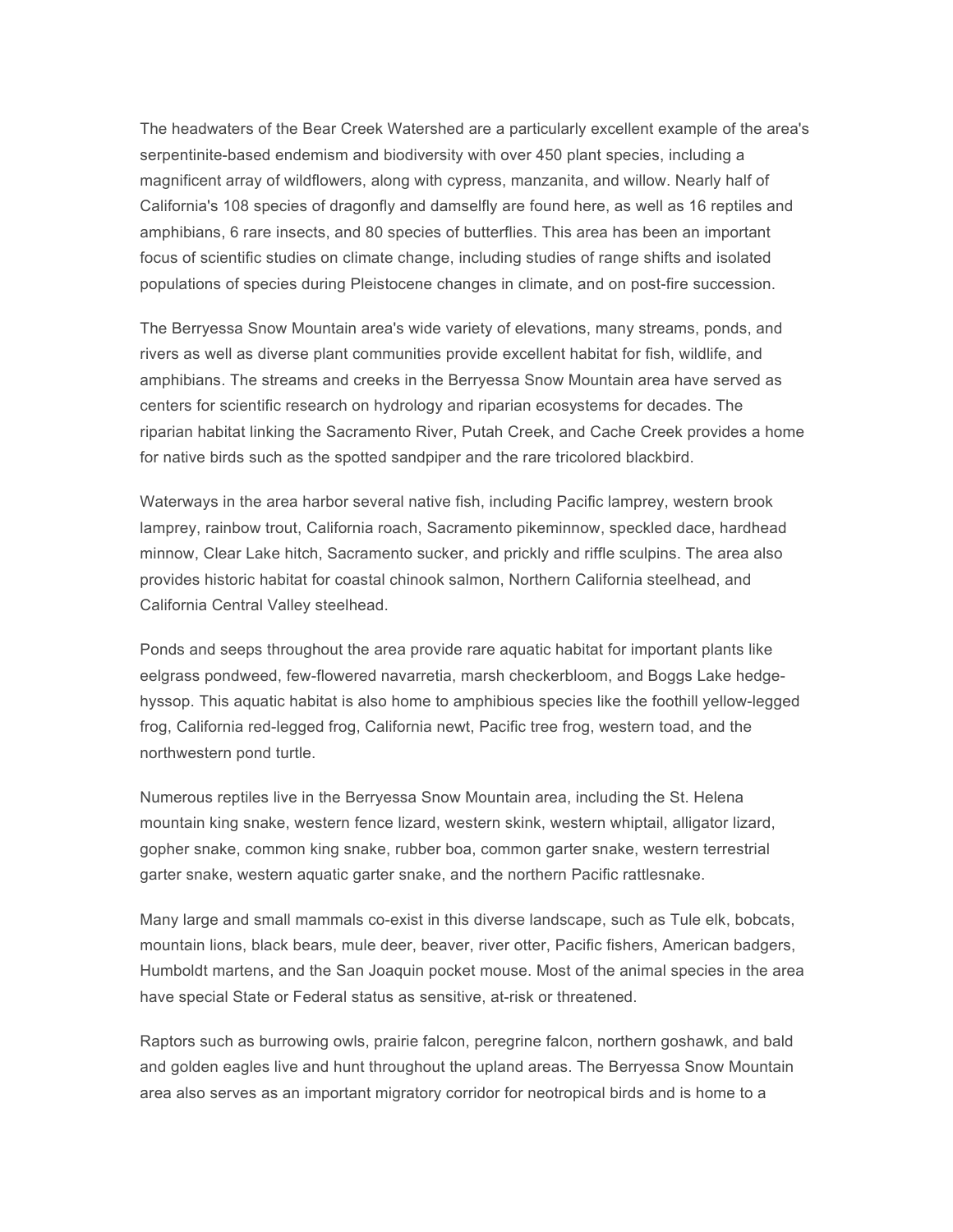plethora of bat and insect species, including the threatened valley elderberry longhorn beetle and the vulnerable pallid bat, western sulphur butterfly, gray marble butterfly, Muir's hairstreak, and Lindsay's skipper.

The protection of the Berryessa Snow Mountain area will preserve its prehistoric and historic legacy and maintain its diverse array of scientific resources, ensuring that the prehistoric, historic, and scientific values remain for the benefit of all Americans. Today, the area is important for ranching and also provides outdoor recreation opportunities, including hunting, fishing, hiking, mountain biking, and horseback riding to a burgeoning population center.

WHEREAS, section 320301 of title 54, United States Code (known as the "Antiquities Act"), authorizes the President, in his discretion, to declare by public proclamation historic landmarks, historic and prehistoric structures, and other objects of historic or scientific interest that are situated upon the lands owned or controlled by the Federal Government to be national monuments, and to reserve as a part thereof parcels of land, the limits of which shall be confined to the smallest area compatible with the proper care and management of the objects to be protected;

WHEREAS, it is in the public interest to preserve the objects of scientific and historic interest on the lands of the Berryessa Snow Mountain area;

NOW, THEREFORE, I, BARACK OBAMA, President of the United States of America, by the authority vested in me by section 320301 of title 54, United States Code, hereby proclaim the objects identified above that are situated upon lands and interests in lands owned or controlled by the Federal Government to be the Berryessa Snow Mountain National Monument (monument) and, for the purpose of protecting those objects, reserve as part thereof all lands and interests in lands owned or controlled by the Federal Government within the boundaries described on the accompanying map, which is attached to and forms a part of this proclamation. These reserved Federal lands and interests in lands encompass approximately 330,780 acres. The boundaries described on the accompanying map are confined to the smallest area compatible with the proper care and management of the objects to be protected.

All Federal lands and interests in lands within the boundaries described on the accompanying map are hereby appropriated and withdrawn from all forms of entry, location, selection, sale, or other disposition under the public land laws or laws applicable to the U.S. Forest Service, from location, entry, and patent under the mining laws, and from disposition under all laws relating to mineral and geothermal leasing, other than by exchange that facilitates the remediation, monitoring, or reclamation of historic mining operations under applicable law or otherwise furthers the protective purposes of the monument.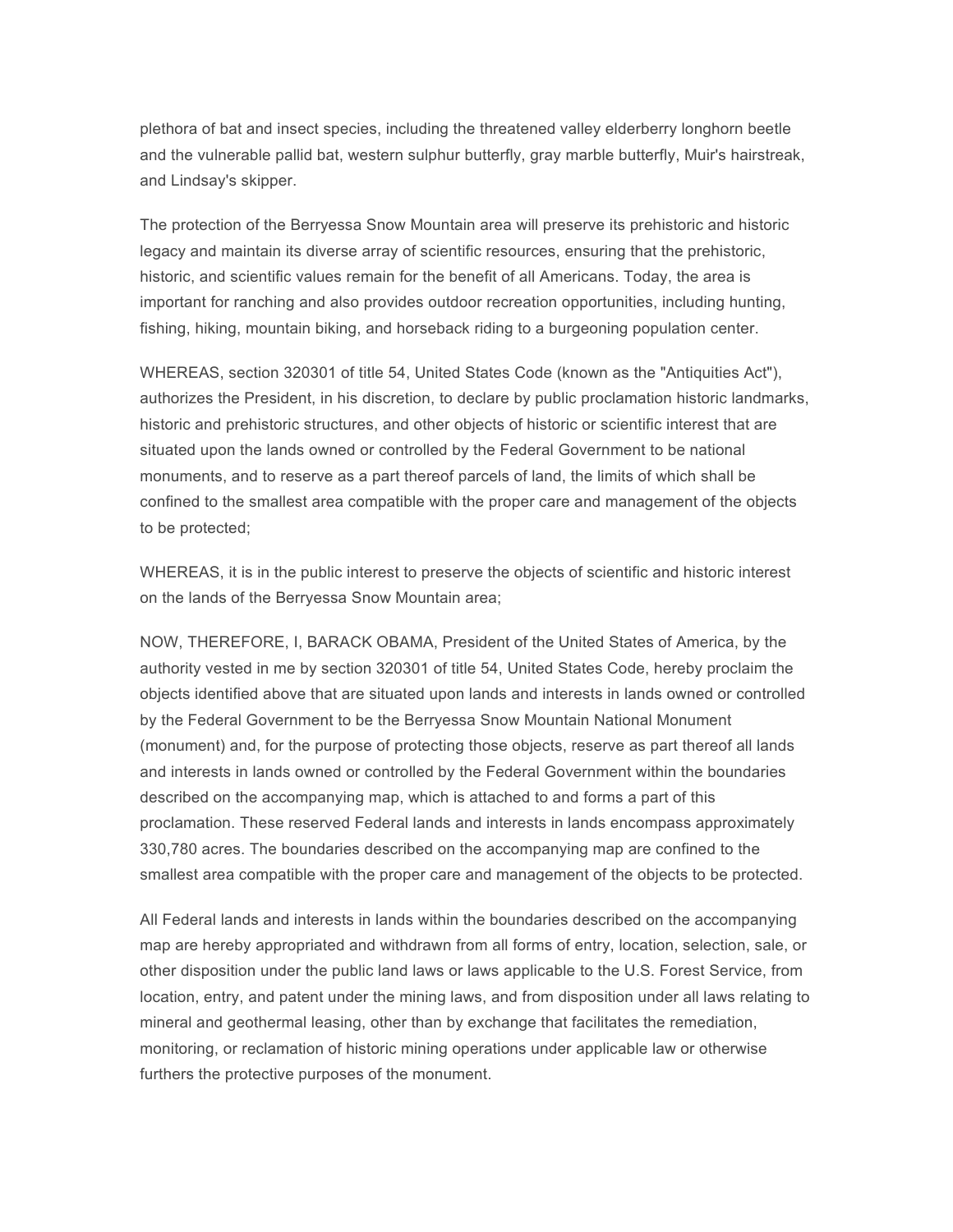The establishment of the monument is subject to valid existing rights. If the Federal Government acquires any lands or interests in lands not owned or controlled by the Federal Government within the boundaries of the monument, such lands and interests in lands shall be reserved as a part of the monument, and objects identified above that are situated upon those lands and interests in lands shall be part of the monument, upon acquisition of ownership or control by the Federal Government.

The Secretary of Agriculture and the Secretary of the Interior (Secretaries) shall manage the monument through the U.S. Forest Service (USFS) and the Bureau of Land Management (BLM), pursuant to their respective applicable legal authorities, to implement the purposes of this proclamation. The USFS shall manage that portion of the monument within the boundaries of the National Forest System (NFS), and BLM shall manage the remainder of the monument. The lands administered by USFS shall be managed as part of the Mendocino National Forest. The lands administered by BLM shall be managed as a unit of the National Landscape Conservation System, pursuant to applicable legal authorities.

For purposes of protecting and restoring the objects identified above, the Secretaries shall jointly prepare a management plan for the monument and shall promulgate such regulations for its management as deemed appropriate. In developing any management plans and any management rules and regulations governing NFS lands within the monument, the Secretary of Agriculture, through USFS, shall consult with the Secretary of the Interior through BLM. The Secretaries shall provide for public involvement in the development of the management plan including, but not limited to, consultation with tribal, State, and local governments. In the development and implementation of the management plan, the Secretaries shall maximize opportunities, pursuant to applicable legal authorities, for shared resources, operational efficiency, and cooperation.

In managing the monument, the Secretaries may authorize activities or uses related to remediation, monitoring, and reclamation of mining sites and to provide for the beneficial public use of water associated with reclamation of such sites, consistent with the care and management of the objects identified above.

Except for emergency or authorized administrative purposes, motorized and mechanized vehicle use in the monument shall be allowed only on roads and trails designated for such use, consistent with the care and management of the objects identified above.

Nothing in this proclamation shall be deemed to enlarge or diminish the rights of any Indian tribe. The Secretaries shall, to the maximum extent permitted by law and in consultation with Indian tribes, ensure the protection of Indian sacred sites and traditional cultural properties in the monument and provide access by members of Indian tribes for traditional cultural and